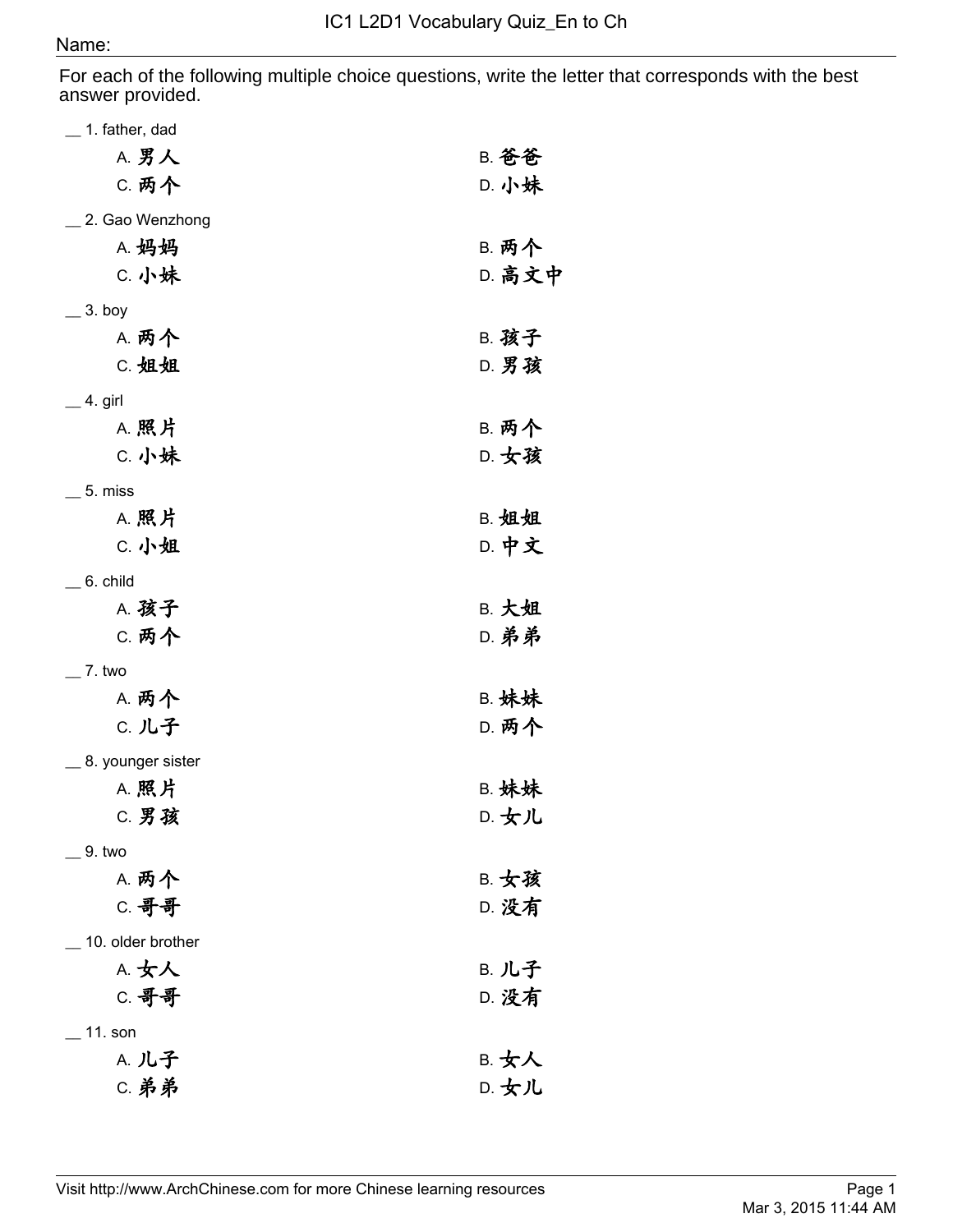| $\_$ 12. mother, mom      |              |
|---------------------------|--------------|
| A. 孩子                     | B. 女人        |
| C. 男孩                     | D. 妈妈        |
| $\_$ 13. do not have      |              |
| A. 没有                     | <b>B. 大哥</b> |
| C. 女孩                     | D. 兄弟姐妹      |
| $\_$ 14. youngest sister  |              |
| A. 妈妈                     | B. 女孩        |
| C. 小妹                     | D. 儿子        |
| 15. second oldest brother |              |
| A. 照片                     | <b>B. 两个</b> |
| C. 二哥                     | D. 姐姐        |
| $=$ 16. picture           |              |
| A. 两个                     | B. 小姐        |
| C. 高文中                    | D. 照片        |
| _ 17. younger brother     |              |
| A. 大姐                     | B. 姐姐        |
| <b>C. 弟弟</b>              | D. 小妹        |
| _18. Chinese              |              |
| A. 照片                     | <b>B. 两个</b> |
| C. 儿子                     | D. 中文        |
| $\_$ 19. siblings         |              |
| A. 照片                     | B. 妈妈        |
| C. 兄弟姐妹                   | D. 姐姐        |
| 20. eldest brother        |              |
| A. 大哥                     | B. 妈妈        |
| C. 姐姐                     | D. 高文中       |
| 21. older sister          |              |
| A. 女人                     | <b>B. 男人</b> |
| C. 兄弟姐妹                   | D. 姐姐        |
| 22. man; men              |              |
| A. 男人                     | <b>B. 二哥</b> |
| C. 女人                     | D. 妹妹        |